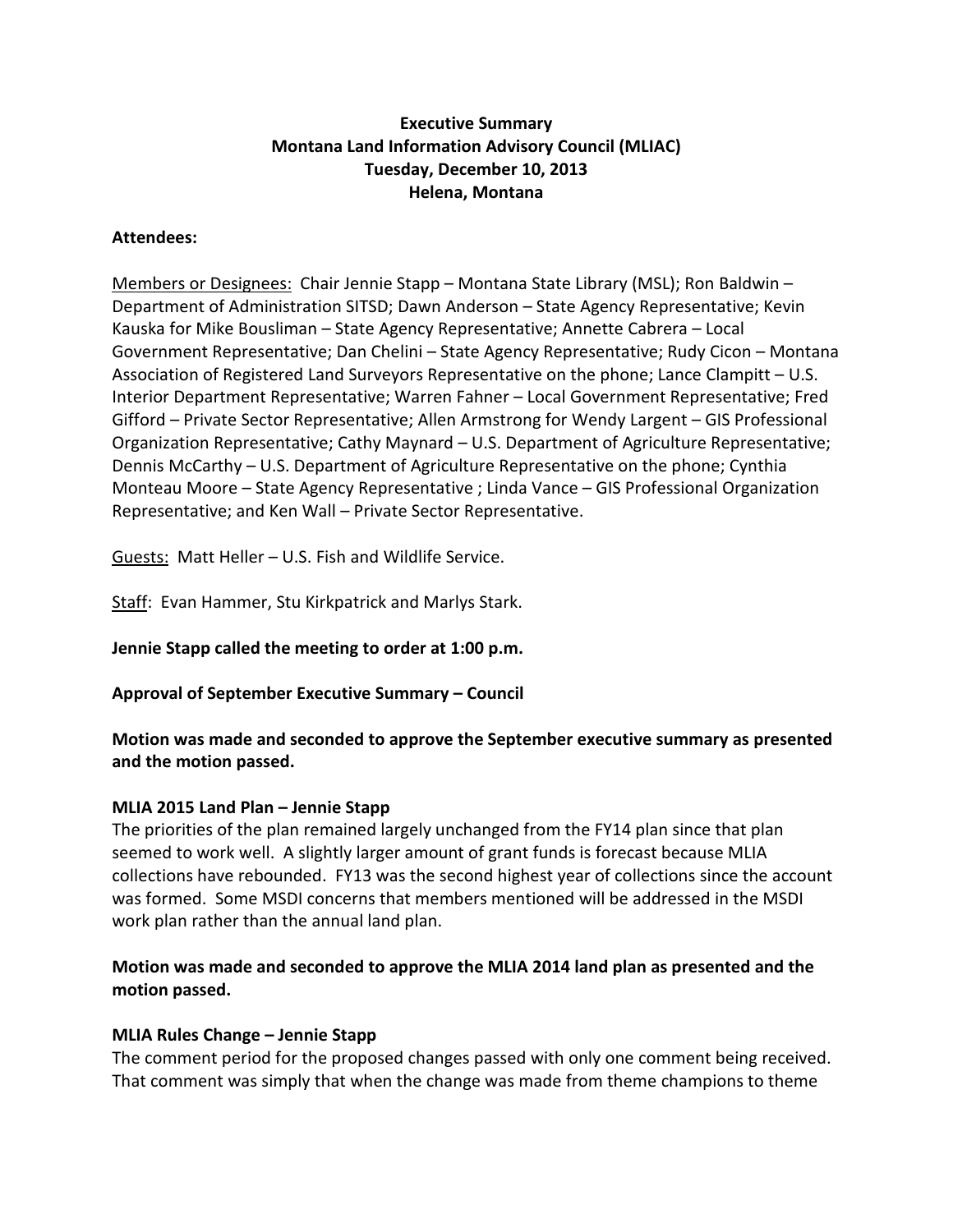stewards, the definition section was overlooked. That correction was made. Council approval of this document will mean approval of all previous changes and the extra definition change.

# **Motion was made and seconded to approve the MLIA rules change as presented and the motion passed.**

The State Library Commission will give final approval on Wednesday, December 11 and the changes will be published by the end of the year.

# **Changes to the MSDI Application Process – Jennie Stapp**

The application process was first reviewed in September and it was decided that changes needed to be made. The presented document incorporated those changes. After reviewing the document, members discussed some additional changes they would prefer regarding best practices. It was suggested that the mandatory requirements need to be changed from questions to statements. Jennie and Stu will work on the document to cleanup wording to align with the discussion and bring it back for approval at in March.

# **This item is tabled until the next meeting when a document with corrected wording can be presented.**

#### **Strategic Plan Discussion – Jennie Stapp**

As discussed in September, the current plan is out of date and discussions need to begin regarding a new plan. This would include confirming existing goals, adding new or deleting old goals, listing accomplishments, and so on. It will require input from many people, including stakeholders, whether it is completely rewritten or just adapted. MSL does not have any authority to insist that entities adhere to the plan but if the document includes the stated goals of GIS, MSL and stakeholders, at the least the plan could be a useful reference. One opinion was that the strategic plan should include goals, objectives and tasks but not case studies as those should be used to demonstrate success stories.

**Stu and Jennie will go through the outdated plan and mark each goal as completed, still valid, etc. and then think about the proper approach for a new strategic plan. This will be on the agenda at a later meeting.**

Volunteers for a workgroup may be needed eventually.

#### **2015 Legislative Session – Potential Executive Planning Process (EPP) Items – Jennie Stapp**

For the 2013 session, MSL presented a priority list to the Governor's Office for approval. Jennie related that from a MSL perspective the current process makes it appear that one agency proposal is more important than another which may not be the case. For the EPP process this session, Jennie has asked staff to think holistically to potentially integrate their requests. The water information manager position is an EPP item that MSL is working on. Agencies requesting proposals that would benefit from council support need to inform the council.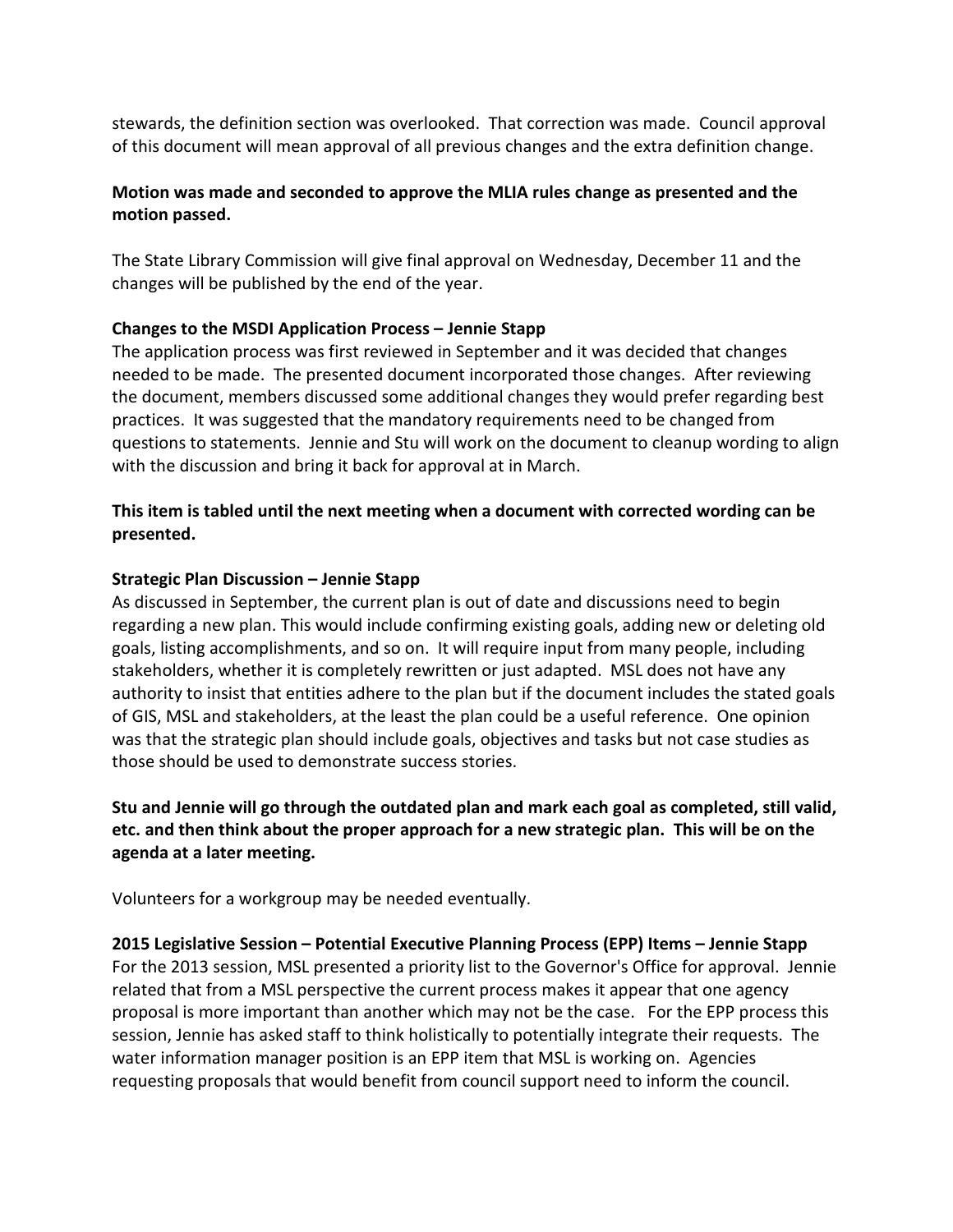### **MLIA Land Plan and Grant Status Report – Stu Kirkpatrick**

The 2013 Stillwater County asset management grant is making progress but will need another extension. All other grants are fine.

A potential budget cap for future grants had been previously discussed by the council and therefore an average grant size was requested. The only information available was from 2011 to 2014. Based on that information, Jennie and Stu felt a cap of \$40,000 would be adequate for most grants. Council members discussed the pros and cons of a grant cap. Issues of imposing a grant cap included:

- If a cap is included, grant applications may be written to go up to that amount rather than asking for a lesser amount;
- Larger worthwhile projects may not be requested;
- A cap may impact the nature of proposals that come forward.

Council consensus was that a cap should not be imposed however historic statistics of the average grant amounts approved was relevant information to be included in the grant application form.

Volunteers will be needed for the grant subcommittee. The preferred mix is some new, some old, and one from each sector. Linda Vance, Warren Fahner and Dawn Anderson volunteered during the meeting.

# **MLIA/MSDI General Administrative Budget Status – Jennie Stapp**

The GIS Coordination, MSDI and Council budgets, current through October 2013, were presented. There were no areas of concern at this time.

# **MAGIP Report – Allen Armstrong**

The MAGIP 2014 work plan was adopted at the most recent board meeting. Allen related that he is very pleased with the plan as it lays out no more than three clear tasks for each individual. The plan is available on the MAGIP website.

# **Council Updates**

NAIP 2013 Imagery - MSL ordered the raw tiles for the entire state. Total media cost is \$137. It will take at least six weeks to get the data and then staff will get it put up as a multi-year service.

Significant progress has been made on the public land survey system (PLSS) stewardship discussion. Montana has been adopted by the ESRI local solutions team so they are providing free consultation on parcel fabric. The goal is implementation in April.

The elevation working group has started up again in part because of the federal program known a "3-DEP" and partially because of revived interest in Montana for enhanced elevation data. A lot of participants are interested in lidar data. Two tasks were selected during the first meeting. The first is to come up with a basic lidar standard for Montana and the second is to identify